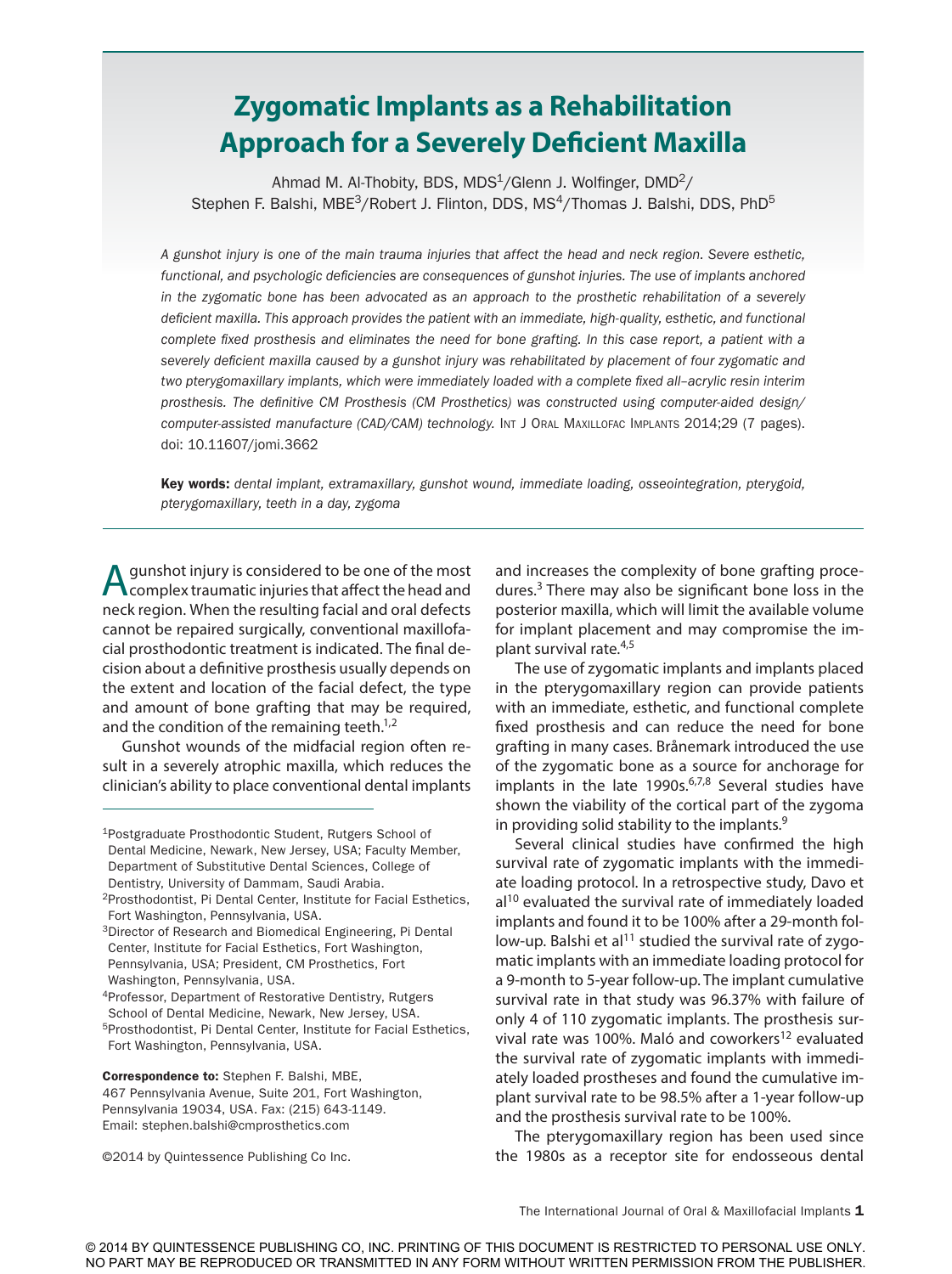

Fig 1 Sagittal profile.

implants.<sup>13</sup> The survival rate of the pterygomaxillary implant has increased because of improved implant surfaces. Balshi et al<sup>14</sup> evaluated the survival rate of Ti-Unite-surfaced implants (Nobel Biocare) placed in the pterygomaxillary region and compared it to the survival rate of machined-surface implants. They found the cumulative survival rate of TiUnite implants to be 98.6%, an 8% greater success rate compared to the machined-surface implants.

# CASE REPORT

#### Chief Complaint

A white male aged 45 years presented to a Postgraduate Prosthodontic Clinic (Rutgers School of Dental Medicine) with the chief complaint of "I am depressed, I cannot eat properly, and I cannot smile because of a defect in my mouth. I want to restore it."

#### **History**

Approximately 1 year earlier, the patient, under the influence of alcohol, attempted suicide by shooting upward from under the anterior border of the mandible. When he pulled the trigger, the gun slipped forward, and the bullet entered the anterior mandible, traveling upward through the premaxilla and exiting through the right side of the bridge of the nose, causing massive destruction of the bony structure in the mandible and maxilla. Extensive maxillofacial and plastic surgery was performed, which removed all remaining comminuted bony fragments, stabilized mobile bone segments with plates and screws, and attained soft tissue closure and skin grafting over the bridge of the nose (Figs 1 to 4).

#### Past Medical History

The patient continues under the care of a psychiatrist for severe depression and loss of self-esteem due to the trauma and disfigurement and takes sertraline 25 mg/day (Zoloft, Pfizer).

#### Extraoral Examination

Scar tissue was present over the bridge of the nose, the exit site of the bullet. The lateral profile was concave as a result of midface deficiency and bone loss (Fig 1).

## Intraoral Examination

The entire premaxilla and a portion of the hard palate were avulsed in the path of the bullet (Fig 2). The defect extended from the right first molar to the left first molar. There was no oronasal communication. There was severe crowding of the mandibular teeth, and the mandibular central incisors were missing because of loss of a huge segment of the anterior mandible. The right and left maxillary first and second molars were tilted palatally with almost complete loss of the facial bony plate (Fig 3). Mandibular posterior teeth were tilted lingually because of the collapse of the mandible with the loss of the anterior segment and soft tissue scarring of the lower lip.

#### Radiographic Examination

There is no bone present in the maxilla from the mesial surface of the right first molar to the mesial surface of the left first molar (Fig 4).

#### Prosthetically Driven Treatment Approach

The diagnostic maxillary and mandibular casts were articulated. The anterior teeth were arranged individually with the patient, and the posterior teeth were arranged into minimal occlusion with the lingually inclined mandibular posterior teeth. An interim maxillary partial denture was inserted. A radiographic stent was constructed from the diagnostic tooth arrangement for dual cone beam computed tomography (CBCT) scans. The patient was referred to the Pi Dental Center in Fort Washington, Pennsylvania, for definitive treatment.

Using the maxillary anterior tooth arrangement of the interim prosthesis and the data from the dual CBCT scans, the treatment plan was developed (Fig 5). The remaining posterior alveolar and basal bone were evaluated. The treatment plan was to provide implant support with remote craniofacial anchorage to restore facial support and dental function with a screw-retained fixed prosthesis. Computer analysis and virtual surgery greatly assisted the prosthodontist

© 2014 BY QUINTESSENCE PUBLISHING CO, INC. PRINTING OF THIS DOCUMENT IS RESTRICTED TO PERSONAL USE ONLY. NO PART MAY BE REPRODUCED OR TRANSMITTED IN ANY FORM WITHOUT WRITTEN PERMISSION FROM THE PUBLISHER.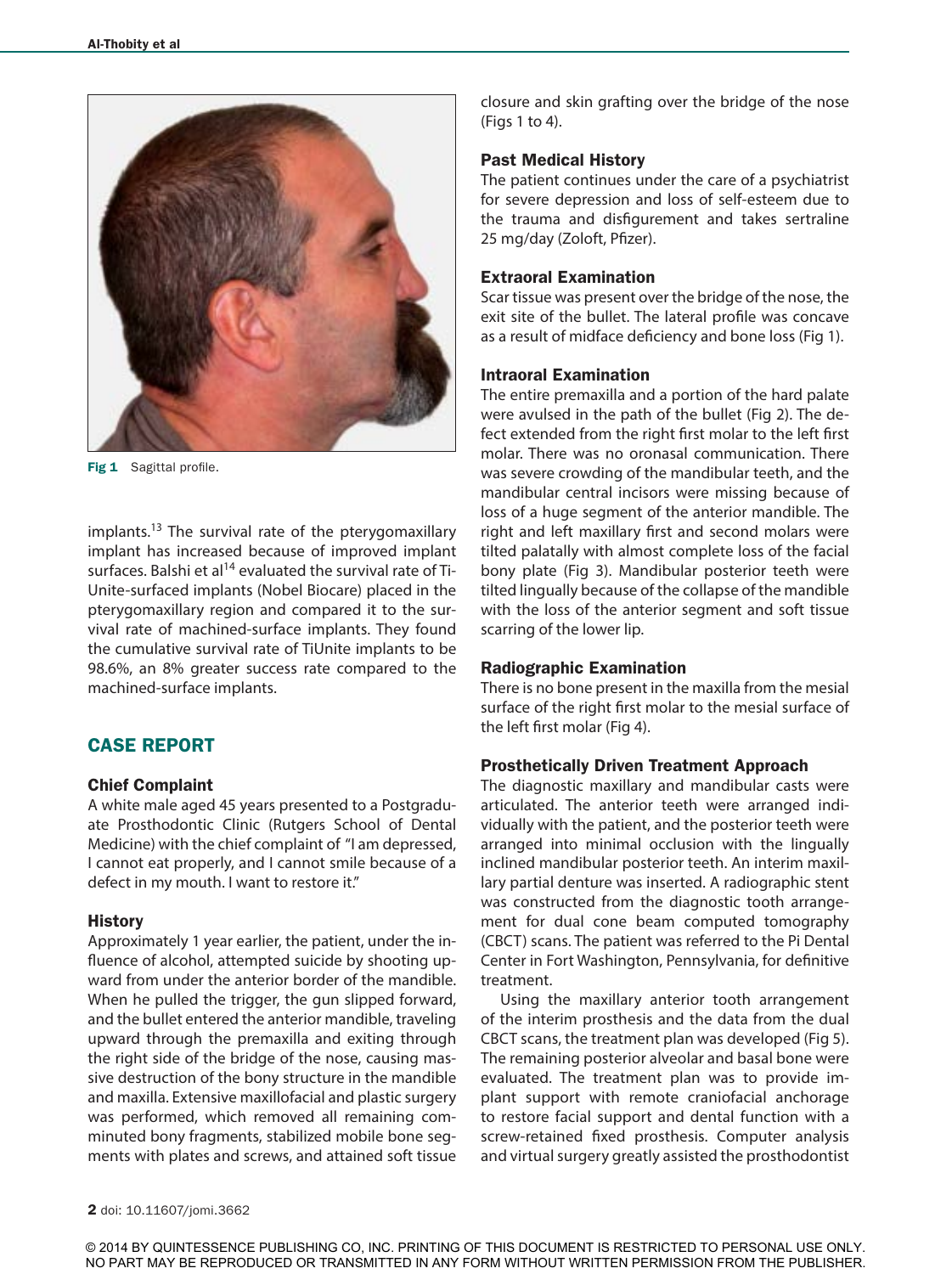

Fig 2 Intraoral maxillary deficiency. The same state of the set of the state of the state of the state of the state of the state of the state of the state of the state of the state of the state of the state of the state of





Fig 4 Panoramic radiograph: surgical plates and screws.



Fig 5 Frontal view of virtual implant planning.

in planning the surgical strategy for an immediately loaded all–acrylic resin screw-retained interim prosthesis (Fig 5).

The CBCT-scan planning gave a clear indication that six points of anchorage could be achieved once the remaining maxillary molars were removed.

An informed consent was reviewed and signed by the patient, prosthodontist, and staff. Sixty milliliters of blood was drawn for production of platelet-rich plasma (PRP) using a SmartPReP 2 Cell Separator (Harvest Technologies). General anesthesia via nasal intubation was administered with comprehensive full monitoring of vital signs. Full sterile draping of the patient and sterile gowning of all operating room staff was completed.

#### Surgical Treatment

Ten carpules of local anesthesia were administered (five 1:200,000 bupivicaine/epinephrine and five 1:50,000 lidocaine/epinephrine [Lignospan, Septodont]). Careful sectioning of the molar roots was performed to preserve interradicular bone during extraction of the right and left maxillary first and second molars. Full-flap elevation was performed bilaterally from the posterior aspect of the pterygomaxillary region, anteriorly to the end of the bone mesial to the first molars. Vertical releasing incisions were then made from the most anterior bone in the direction of the absent canine eminence. Several bone plates required removal for ideal positioning of the zygomatic implants. Mucoperiosteal flap elevation was further extended to visualize the body of the zygoma and the junction with the remaining maxilla at the lateral and inferior orbital rim. Screen captures from the scans were used to assist in identifying the anatomical positioning of the zygomatic osteotomy sites. Standard zygomatic drilling procedures, with copious saline irrigation, prepared the zygoma for reception of two implants bilaterally.<sup>11</sup> The implants, coated with PRP,<sup>15</sup> were inserted with a rotary drill; insertion was completed using a hand-tightening torque wrench exceeding 60 Ncm. An extramaxillary zygomatic implant was placed in the area of the maxillary left canine. The pterygomaxillary osteotomies were prepared in the standard fashion, $13,14$  and the implants were coated with PRP and inserted. The implants were 15 to 18 mm in length to engage the dense bone in the pterygoid plates. Resonance frequency analysis (RFA)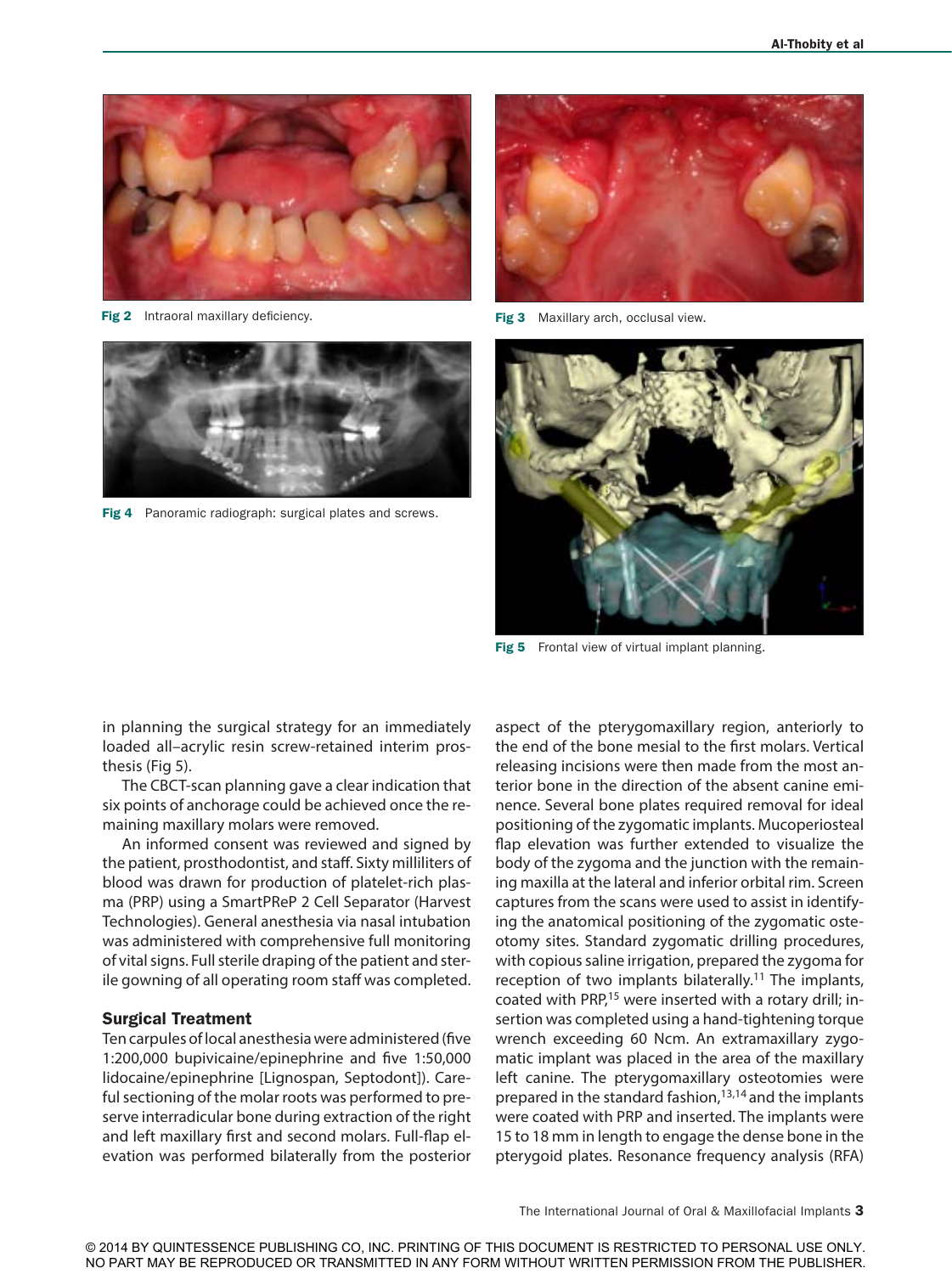| <b>Tooth</b><br>position* | Implant type <sup>+</sup>                             | <b>Implant</b><br><b>dimensions</b><br>(mm) | <b>RFA (ISQ)</b><br>at surgery<br>(buccolingual/<br>mesiodistal) |
|---------------------------|-------------------------------------------------------|---------------------------------------------|------------------------------------------------------------------|
| 18                        | NobelSpeedy Groovy<br><b>RP Tillnite</b>              | $4 \times 15$                               | 62/62                                                            |
| 15                        | Brånemark System<br>Zygoma TiUnite                    | 40                                          | 68/64                                                            |
| 13                        | Brånemark System<br>Zygoma TiUnite                    | 40                                          | 46/39                                                            |
| 23                        | Brånemark System<br>Extra-Maxillary<br>Zygoma TiUnite | 45                                          | 30/41                                                            |
| 25                        | Brånemark System<br>Zygoma TiUnite                    | 42.5                                        | 64/64                                                            |
| 28                        | <b>NobelSpeedy Groovy</b><br><b>RP TiUnite</b>        | $4 \times 18$                               | 66/62                                                            |

| <b>Tooth</b><br>position | Abutment <sup>*</sup>         | RFA (ISQ)<br>at surgery<br>(buccolingual/ (buccolingual/<br>mesiodistal) | <b>RFA (ISQ)</b><br>at delivery<br>mesiodistal) |  |
|--------------------------|-------------------------------|--------------------------------------------------------------------------|-------------------------------------------------|--|
| 18                       | 4 mm Multi-unit               | 46/39                                                                    | 58/67                                           |  |
| 15                       | 17° Zygoma<br>Multi-unit 2 mm | 57/59                                                                    | 65/65                                           |  |
| 13                       | 17° Zygoma<br>Multi-unit 2 mm | 46/46                                                                    | 49/41                                           |  |
| 23                       | 30° Multi-unit 4 mm           | 28/48                                                                    | 69/72                                           |  |
| 25                       | 17° Zygoma<br>Multi-unit 2 mm | 57/55                                                                    | 63/63                                           |  |
| 28                       | 4 mm Multi-unit               | 51/46                                                                    | 60/61                                           |  |
| *Nobel Biocare           |                               |                                                                          |                                                 |  |

Table 2 Abutment Selection for Immediate

Loading Protocol

ISQ = implant stability quotient; RFA = resonance frequency analysis. \*FDI tooth-numbering system. †Nobel Biocare.

(ISQ, Osstell) was performed to obtain a baseline for stability at implant level at insertion and to provide a numerical value to primary stability<sup>16</sup> (Table 1). Table 2 shows the various transmucosal abutments that were attached to the implants along with the abutmentlevel RFA measurements.

## Prosthodontic Treatment ("Teeth in a Day" Protocol)

A complete acrylic resin denture was constructed to provide optimal lip and facial support. A silicon putty interocclusal matrix (Lab Putty, Coletene/Whaledent) was made to the opposing stone cast to function as a guide for the orientation of the maxillary prosthesis to the mandibular cast. Triad Gel (Dentsply) lightcured resin occlusal matrices were made to assist in positioning the molar teeth bilaterally. Titanium prosthetic cylinders (Multi-unit Temporary Coping, Nobel Biocare) were placed on all six abutments using guide pins. Holes were cut into the palatal aspect of the provisional denture to permit seating of the denture over the prosthetic cylinders and to ensure that the cylinders did not interfere when the mandible was closed against the silicone matrix. The top of each guide pin was marked with an ink stick (Dr Thompson's Color Transfer Applicators, Great Plains Dental Products). An extra-heavy rubber dam was then impressed against the ink-laden guide pins to clearly mark the abutment position. The second smallest hole on the rubber dam punch was used to punch holes in the rubber dam at the guide pin mark. The rubber dam was inserted over the prosthetic cylinders to the level just occlusal to their junction with the abutments. Jet acrylic resin

(Lang Dental) was mixed to a thick fluid consistency, loaded into a 50-mL syringe, and injected over the rubber dam connecting all cylinders. The immediate denture was positioned over the cylinders with the guide pins protruding through the palatal side of the prosthesis. Additional acrylic resin was injected into visible voids in the connection of the prosthetic cylinders to the denture. The mandible was closed into centric relation position against the occlusal matrix and held motionless until the acrylic had polymerized.

The guide pins and the prosthesis were removed, and the prosthesis was cleaned of any coagulum. Excess acrylic resin was removed from the labial aspect of the intaglio surface, and abutment analogs were inserted with guide pins. Denture base acrylic (Hi-Impact, Fricke International) was mixed and injected into the voids between the acrylic resin and the denture flange. The prosthesis was immediately immersed in warm water in a pressure pot at 40 psi for 5 minutes.

While the acrylic was polymerizing in the pressure pot, surgical flap closure commenced. The surgical site was cleansed and irrigated with a tetracycline (250 mg) antibiotic solution. PRP was applied to the exposed bone and under the periosteal flaps. Interrupted 4-0 Vicryl FS-2 sutures (Ethicon) were used to obtain primary closure of the soft tissue flaps. The surgical area was reinjected with four additional carpules of bupivicaine and 50 mL of dexamethasone to reduce postoperative swelling and discomfort. Cold therapy was applied to the patient's face while antibiotic-moistened gauze was used to compress the surgical site.

The guide pins and analogs were removed from the prosthesis. Excess facial and palatal acrylic resin was

© 2014 BY QUINTESSENCE PUBLISHING CO, INC. PRINTING OF THIS DOCUMENT IS RESTRICTED TO PERSONAL USE ONLY. NO PART MAY BE REPRODUCED OR TRANSMITTED IN ANY FORM WITHOUT WRITTEN PERMISSION FROM THE PUBLISHER.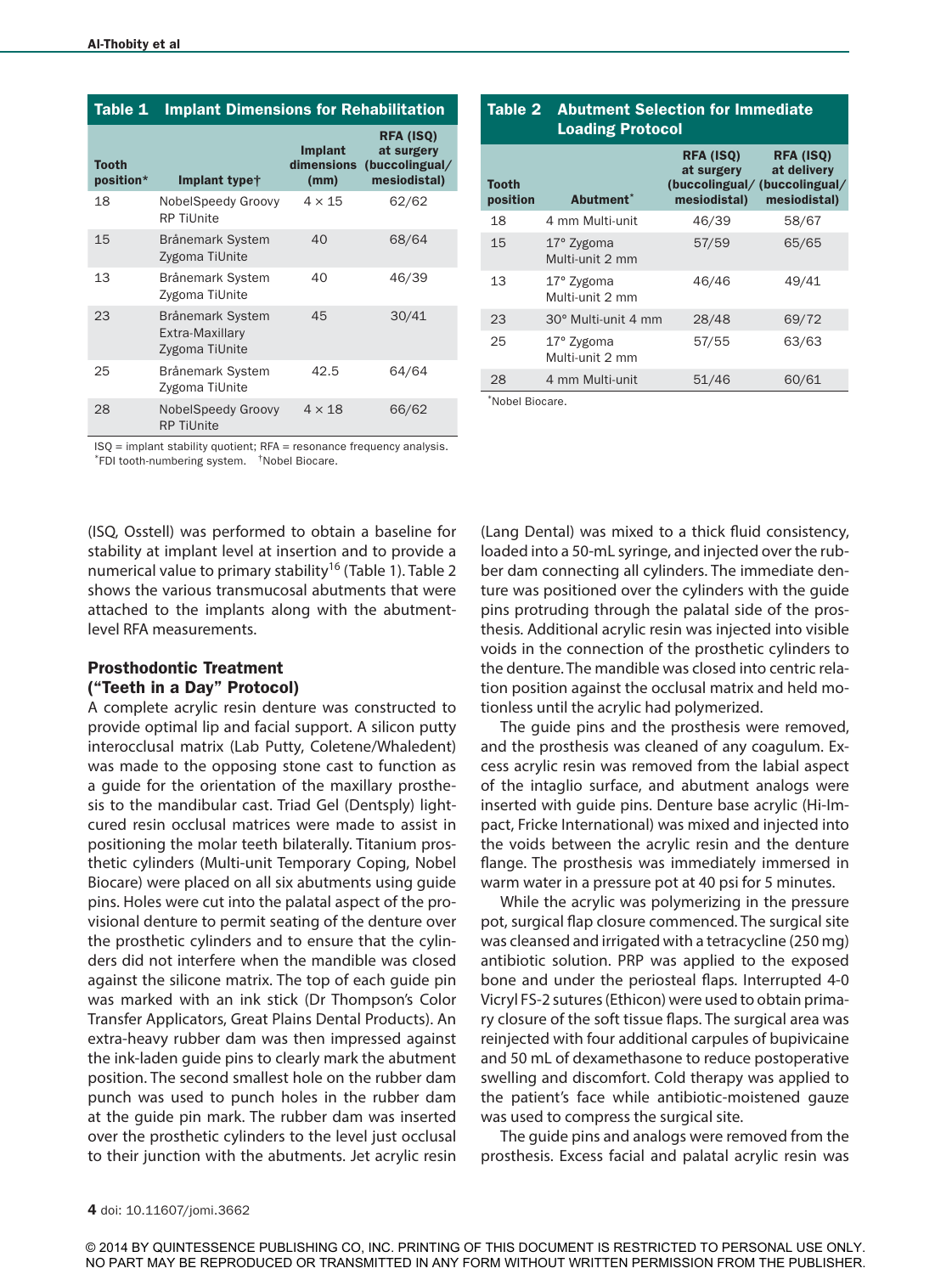removed, and the intaglio surface was contoured to be convex in a labiopalatal dimension. The entire prosthesis was polished. Twenty-millimeter guide pins and abutment analogs were reinserted in all six positions. All surfaces of the all–acrylic resin interim prosthesis were painted with a denture sealant (Palaseal, Heraeus Kulzer) and polymerized in a rotating curing unit for 2 minutes. The guide pins and analogs were removed and any excess sealant that had extended onto them was carefully trimmed with a ceramic acrylic cutting bur (K251ACR, Komet).

The all–acrylic resin interim prosthesis was tightened on all six abutments with multiunit prosthetic screws to 15 Ncm of torque. Teflon tape was densely packed into each screw access channel 2 mm short of the surface. The last 2 mm of the screw opening was sealed with a light-cured flexible resin material (Telio CS, Ivoclar Vivadent). The protective throat pack was carefully removed, and the airway suctioned clear of coagulum and fluids. The anesthesiologist then extubated and recovered the patient.

#### Postoperative Care

Postoperative care instructions were given to the patient prior to treatment, and reviewed with the accompanying adult, both verbally and in printed form. The patient returned 9 days later for suture removal and postoperative radiographs. Following 5 months of uneventful healing, the patient was appointed to begin construction of the definitive prosthesis.

#### Final Impressions

At the final impression appointment, a vinyl polysiloxane (Regisil 2x, Dentsply) occlusal registration was made as well as initial alginate impressions of the maxillary provisional prosthesis in situ and the mandibular arch. Clinical photographs were taken of the patient as a reference for future laboratory procedures. The all–acrylic resin interim prosthesis was removed, and all abutments were retightened and implants checked for stability. The interim prosthesis was reinserted using long guide pins, and an open-window impression tray was fitted to permit access to the six guide pins. Alginate impression material was mixed and loaded into the tray with additional material applied to the junction of the prosthesis and soft tissues using firm finger pressure on a tongue blade applicator. The impression tray was inserted into the mouth with finger pressure over the wax window to identify the location of all six guide pins. After 1½ minutes, the guide pins were removed. The impression containing the all–acrylic resin interim prosthesis was removed from the mouth, sprayed, and disinfected. Long guide pins and pristine stainless steel abutment analogs were inserted. The laboratory technician applied a separator (Separator, Zhermack) to the alginate and the intaglio surface of the prosthesis. A gingival replication silicone material (Gingifast Rigid, Zhermack) was injected over the intaglio surface to a height above the collar of the abutment analogs. Once set, the silicone material was trimmed around the periphery with a sharp scalpel to create tapered inlay-like margins. The impression was boxed and poured in type 4 die stone.

When the stone was set, the guide pins were removed and the impression separated from the master cast. The interim prosthesis was retrieved from the alginate impression and attached to the master cast with prosthetic screws. The master cast with the interim prosthesis in place was articulated against a stone cast of the mandibular arch with a new centric relation record. The stone cast of the maxillary interim prosthesis was also articulated using the same occlusal registration. The master cast, with the interim prosthesis still securely fastened, was indexed with a laboratory bur in three locations at the midline and left and right molar areas. A silicone lab putty matrix (Lab Putty, Coltene/Whaledent) was made to record the relationship between the interim prosthesis and the maxillary master cast.

The interim prosthesis was reinserted into the patient's mouth. Confirmation of esthetics and phonetics was noted. CM Prosthetics gingival shade and Vita tooth shades (Vident) were selected and recorded. The patient was scheduled for definitive prosthesis delivery 6 weeks later.

The production of the maxillary CM Prosthesis<sup>17</sup> (CM Prosthetics) began. Using the silicone matrix made with the interim prosthesis, a resin framework pattern was designed to support individual porcelain crowns. The framework pattern was then optically scanned, and a computer numeric controlled (CNC)–milled titanium framework was fabricated. Individual lithium disilicate crowns (IPS e.max CAD, Ivoclar Vivadent) were made and, after appropriate refinement, were cemented onto the opaqued titanium framework with RelyX Unicem 2 resin cement (3M ESPE). The acrylic resin (Classico, Classico) gingival veneer was layered onto the crowns. The final curing of the acrylic resin was accomplished in a microwave oven.

#### Definitive Prosthesis Delivery

The interim prosthesis was removed and all abutments were checked for stability and tightness. RFA measurements were rerecorded at abutment level to compare with the initial measurements taken at implant placement (see Table 2). The final CM Prosthesis was inserted with prosthetic screws and torqued to 15 Ncm. The occlusion was checked and adjusted. Postoperative radiographs confirmed the accurate fit of the milled titanium framework (Figs 6 and 7). Postoperative photos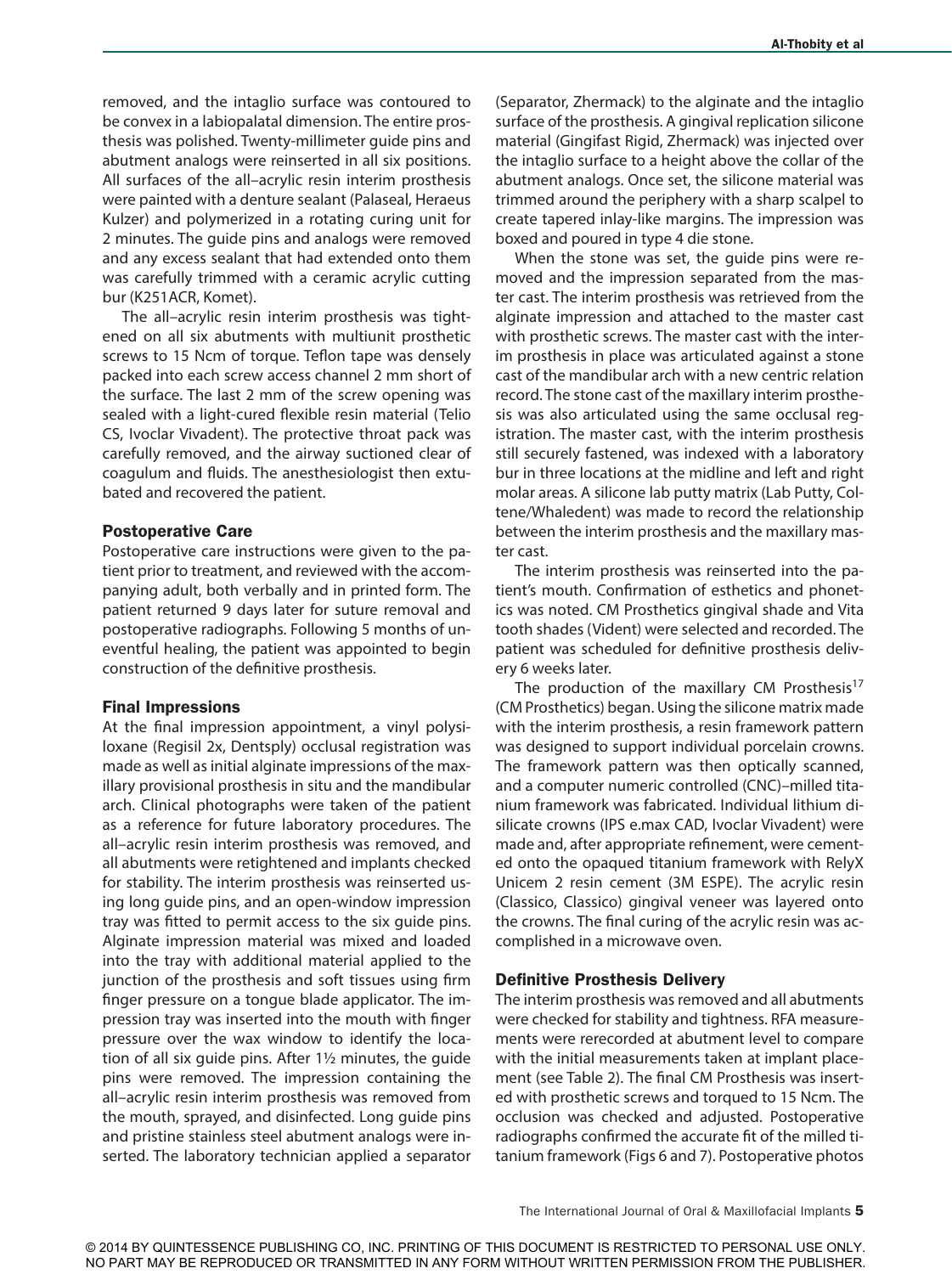

Fig 6 Panoramic radiograph showing maxillary definitive prosthesis.



Fig 8 Definitive prosthesis inserted.



Fig 7 Lateral cephalometric radiograph.



Fig 9 Occlusal view of maxillary implant-supported prosthesis.



Fig 10 Patient smile with prosthesis.



Fig 11 Postoperative patient smile.

6 doi: 10.11607/jomi.3662

© 2014 BY QUINTESSENCE PUBLISHING CO, INC. PRINTING OF THIS DOCUMENT IS RESTRICTED TO PERSONAL USE ONLY. NO PART MAY BE REPRODUCED OR TRANSMITTED IN ANY FORM WITHOUT WRITTEN PERMISSION FROM THE PUBLISHER.